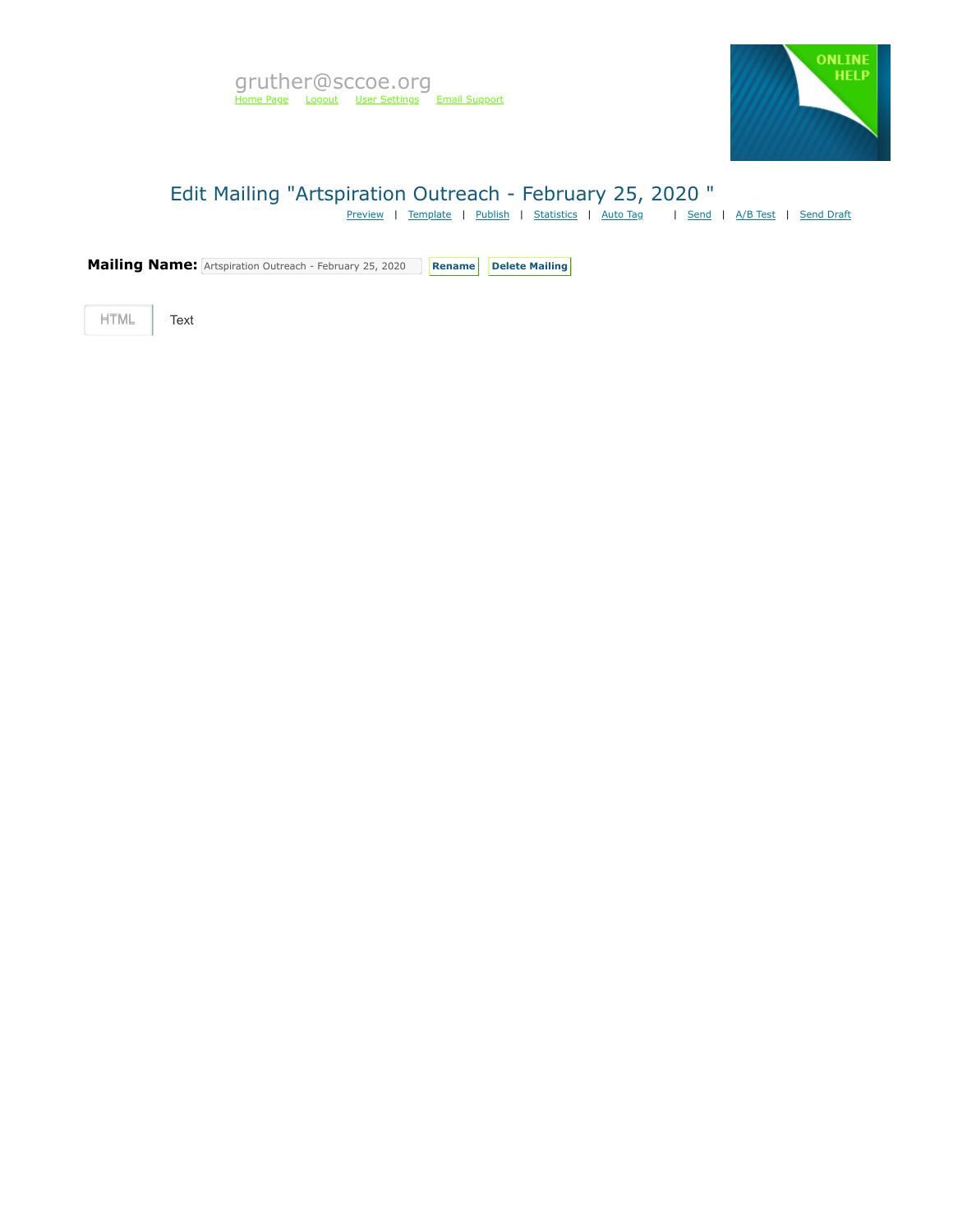

**Click [here t](https://custapp.marketvolt.com/link/rDSzS5Xgf8?CM=0&X=PREVIEW)o register! For more information, click the flyer!**

**Join other creatives that support arts education in Santa Clara as we convene to discuss visual arts, media arts, dance, music, theater in preschool to high school and beyond**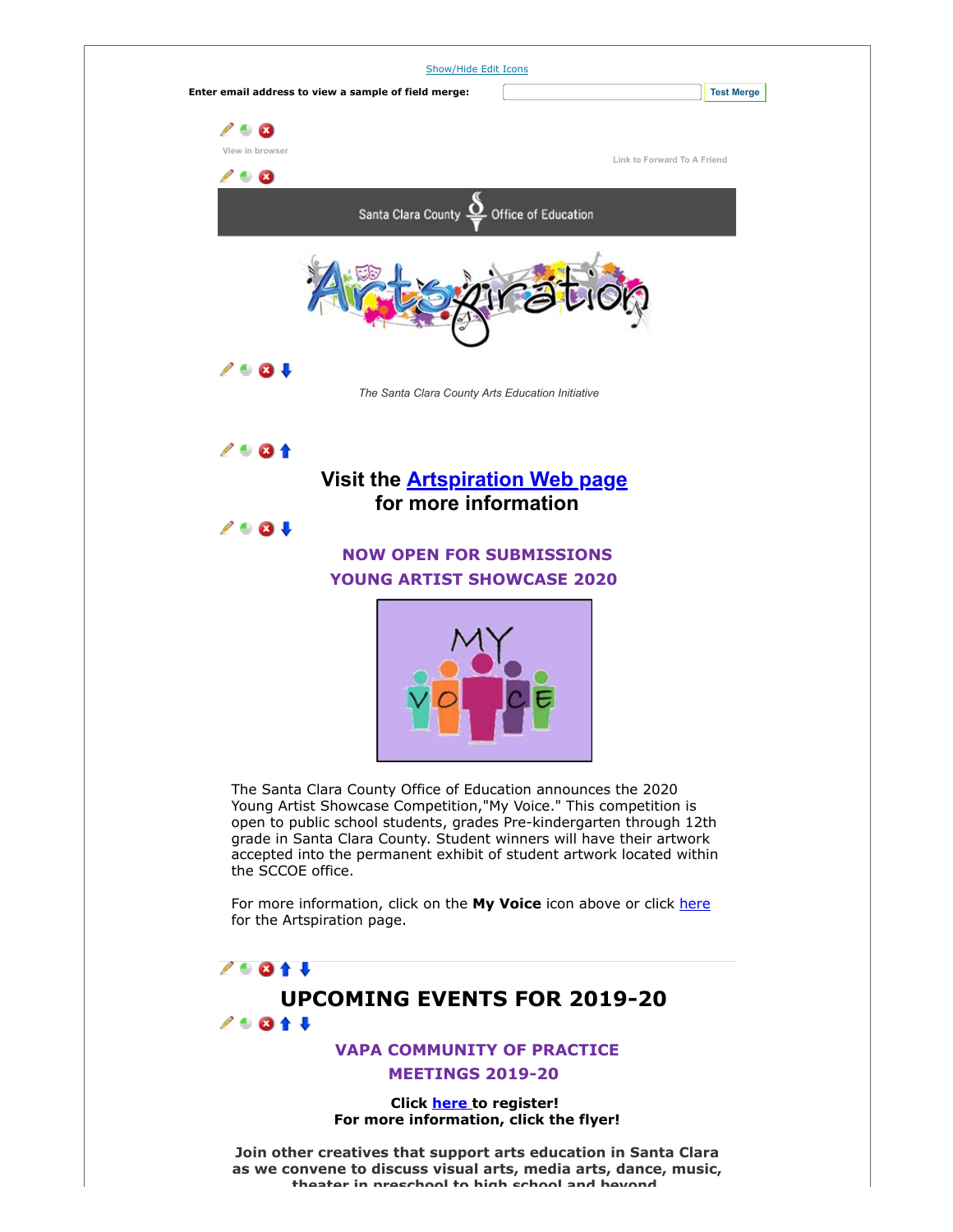#### **theater in preschool to high school and beyond.**



## 29014

### **VAPA TEACHER NETWORK MEETINGS**

**To register, please click the date of attendance.**

**[April 20, 2020](https://custapp.marketvolt.com/link/X6HhT39vr6?CM=0&X=PREVIEW)** 

**For more information, please click the flyer.** 





## **Santa Clara County Federal Credit Union Arts Leadership Award**

The Santa Clara County Federal Credit Union Arts Leadership Award honors those special instructors in Santa Clara County public schools who are inspiring students to enjoy and excel in arts, languages, creative writing, and literature programs.